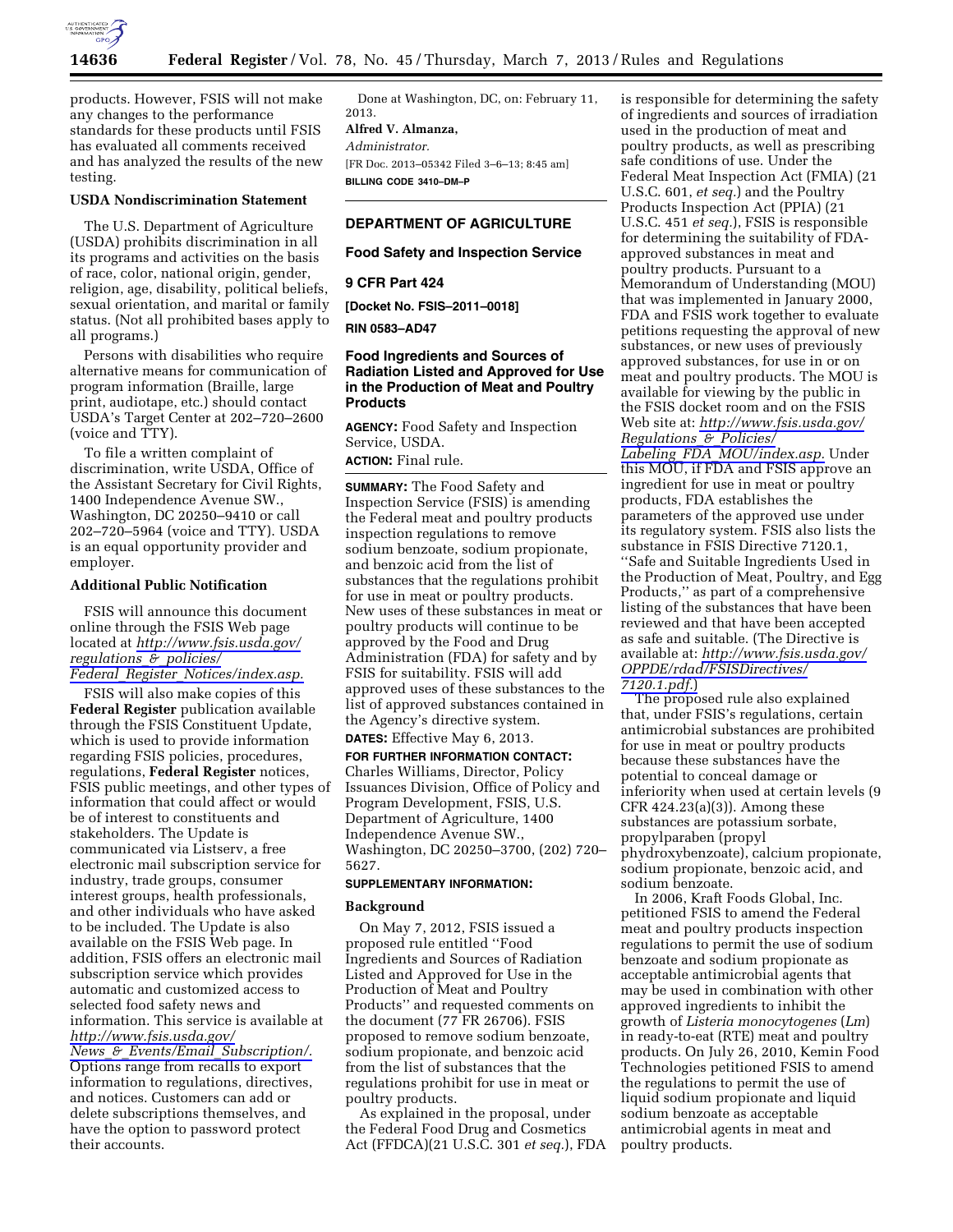After receiving each petition, FSIS conducted an initial evaluation of the requested action to confirm that FDA had no objections to the safety of sodium benzoate, sodium propionate, or benzoic acid at the proposed levels of use. FSIS also considered each petitioner's supporting data on the suitability of these substances for use in meat and poultry products. FSIS concluded that the petitioners had established the safety of sodium benzoate, sodium propionate, and benzoic acid at the proposed levels of use but that the Agency needed additional data to make a final suitability determination. Therefore, in July 2007, FSIS issued a waiver of provisions under 9 CFR 303.1(h) and 381.3(b) to enable Kraft to conduct various experimental trials involving the use of sodium benzoate and sodium propionate, in combination with other ingredients, to control the growth of *Lm*  in RTE meat and poultry products. Additionally, from September 2010 through March 2011, FSIS issued waivers to Kemin and to various meat and poultry product processing establishments to conduct trials on the use of antimicrobial agents containing liquid sodium propionate and propionic acid supplied by Kemin for *Lm* control in RTE meat an poultry products.

While operating under the waivers, the Kemin and Kraft companies gathered sufficient data to support the use of sodium propionate, sodium benzoate, and benzoic acid as antimicrobial agents in RTE meat and poultry products. Kraft submitted data collected from its in-plant-trials and from scientific studies that show that these substances do not conceal damage or inferiority or make products appear better or of greater value than they are under the proposed conditions of use. Kraft submitted research findings to demonstrate that its proposed use of sodium benzoate and sodium propionate is effective in controlling the growth of *Lm* in RTE meat and poultry products. Kemin also submitted findings supporting the use of its sodium propionate and propionic acid formulations.

The Kemin petition and supporting materials are available for viewing by the public on the FSIS Web site at *[http://www.fsis.usda.gov/PDF/](http://www.fsis.usda.gov/PDF/Petition_Kemin.pdf)  Petition*\_*[Kemin.pdf.](http://www.fsis.usda.gov/PDF/Petition_Kemin.pdf)* The Kraft petition is available at: *[http://www.fsis.usda.gov/](http://www.fsis.usda.gov/PDF/Petition_Kraft.pdf) [PDF/Petition](http://www.fsis.usda.gov/PDF/Petition_Kraft.pdf)*\_*Kraft.pdf.* 

#### **Final Rule**

After considering the comments received and discussed below, FSIS has determined that sodium benzoate, sodium propionate, and benzoic acid,

under the conditions proposed in the petitions, are both safe and suitable for use as antimicrobial agents in certain RTE meat and poultry products. Therefore, FSIS is amending 9 CFR 424.23(a)(3) to remove these substances from the list of prohibited substances that may be used "\*  $*$  \* in or on any product, only as provided in 9 CFR Chapter III.''

Under this final rule, use of these substances in or on meat or poultry products will continue to be approved by FDA for safety and by FSIS for suitability. FDA will continue to establish the parameters of the approved use under its regulatory system, and FSIS will list approved uses of these substances in the table of approved substances in Directive 7120.1. In that directive, FSIS will specify that sodium propionate (generally recognized as safe under 21 CFR 184.1784) can be used as an antimicrobial in various meat and poultry products in an amount not to exceed 0.5 percent (by weight of total formulation) when used alone. Sodium propionate is a direct food ingredient that must be labeled by its common or usual name in the ingredients statement of a product (21 CFR 101.4, 9 CFR 317.2(f), 381.118(a)).

The directive also will state that, when used as an antimicrobial, sodium benzoate can be used in various meat and poultry products at up to 0.1 percent when used alone (21 CFR 184.1733). Sodium benzoate is a direct food additive that must be labeled by its common or usual name in the ingredients statement of a product. Similarly, benzoic acid is a generally recognized as safe (GRAS) direct food ingredient that can be used in various meat and poultry products at up to 0.1 percent (21 184.1021 and similarly must be labeled (21 CFR 101.4, 9 CFR 317.2(f) and 381.118(a)).

The uses of these substances are consistent with FDA regulations and reflect the levels that the petitioners requested to use in meat and poultry products and that they provided supporting data. Also, the use of these substances enhances food safety by controlling *Lm* in RTE products.

The Kraft petition also addressed sodium diacetate (GRAS under 21 CFR 184.1754 when used as an antimicrobial agent under cGMP). The company intends to use this substance in combination with sodium benzoate and sodium propionate. Sodium diacetate is not one of the substances considered in this rulemaking because is not prohibited by FSIS regulations. When sodium benzoate, sodium propionate, or sodium diacetate are used in combination with each other, the overall maximum level for the combination cannot exceed 0.1 percent (in accordance with 21 CFR 184.1(d)). FSIS will include this information in the directive.

As a result of amending 9 CFR 424.23(a)(3), the procedures for listing approved uses of sodium propionate, benzoic acid, and sodium benzoate in the FSIS directive will be consistent with the procedures for listing approved uses in meat and poultry products of other safe and suitable substances. Approved new uses of potassium sorbate, propylparaben (propyl phydroxybenzoate), and calcium propionate will continue to be listed through rulemaking because the regulations (9 CFR 424.23(a)(3)) prohibit their use in meat and poultry products.

FSIS carefully considered all the comments received and developed the following responses.

#### **Discussion of Comments**

FSIS received 20 comments in response to the proposed rule. Members of the public submitted twelve, organizations related to the food industry five, and a food safety consulting firm, a non-profit association, and a trade association each submitted one. Several commenters supported the proposal to remove sodium benzoate, sodium propionate, and benzoic acid from the list of substances that the regulations prohibit for use in meat or poultry products. They stated that the additives are effective as anti-Listerial agents and are suitable for specified uses in meat and poultry products.

FSIS agrees that adding sodium propionate to the list of approved ingredients also provides meat and poultry processors greater flexibility in formulating new products while protecting the food supply against *Listeria.* Moreover, sodium propionate and propionic acid, which are GRAS (21 CFR 170.30, 21 CFR 184.1784) for use as antimicrobials under current good manufacturing practices, have been confirmed as safe and effective at inhibiting *Lm.* Sodium propionate does not mask spoilage or negatively affect sensory attributes. This ingredient provides the benefit of lowering sodium contribution in meat and poultry products, while extending shelf-life.

The following is a discussion of the relevant issues raised in the comments.

*Comment:* A commenter asked why there were no tests involving the human body after eating the substances. Another commenter expressed concern about the cumulative effects of combined dosages of sodium benzoate,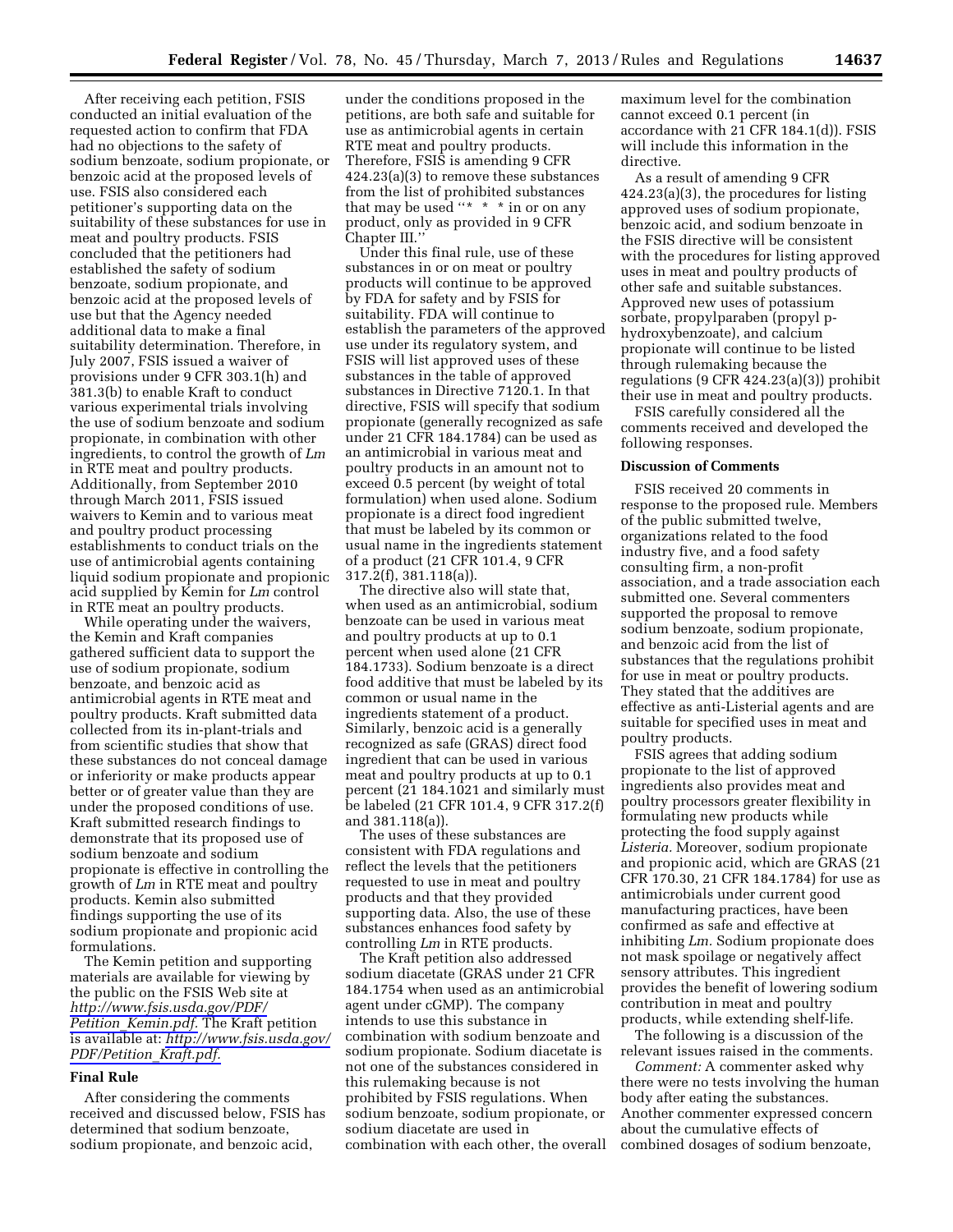sodium propionate, and benzoic acid on children.

*Response:* FSIS and FDA do not conduct tests of the effects of food ingredients directly on humans. For a GRAS substance, such as the substances discussed in this rule, generally available data and information about the use of the substance are known and widely accepted and FDA has a basis for concluding that there is consensus among qualified experts that the data and information establish that the substance is safe under the conditions of its intended use (21 CFR  $170.36(c)(4)(i)(C)$ ). For a food additive, privately held data and information about the use of the substance are sent by the sponsor to FDA. FDA then evaluates the data and information to determine whether they establish that the substance is safe under the conditions of its intended use (21 CFR 171.1).

FSIS and FDA have evaluated all the data and determined that the uses of these substances considered in this rule are safe for individual consumers, including children.

*Comment:* A few commenters disapproved removing sodium benzoate, sodium propionate, and benzoic acid from the list of substances prohibited from use in meat and poultry products because they stated that these ingredients would have harmful effects on human health. One commenter explained that, as a potential consumer of harmful additives, she found the evidence submitted by Kraft Foods and Kemin Food Technologies insufficient to prove that all three agents are safe for use in meat and poultry products. Specifically, the commenter stated that Kemin had relied on old research (a 1973 study conducted by the Select Committee on Generally Recognized as Safe Substances) to prove the safe use of sodium benzoate and benzoic acid and that new research must be performed to ensure the safety of benzoic acid for public use.

Another commenter expressed concern because Kraft stated that it used Lem-O-Fos in its meat and poultry products to ''enhance antimicrobial activity.'' The commenter stated that studies have shown that when benzoic acid is mixed with citric acid it forms benzene, which is a carcinogen. In the commenter's opinion, the substances should be kept separate from one another or concrete evidence must prove that the mixture does not constitute a hazard to consumers.

Another commenter stated that, in the early 1990s, the FDA urged companies not to use benzoate in products that also contain ascorbic acid. The commenter

noted that a lawsuit filed in 2006 by private attorneys ultimately forced Coca-Cola, PepsiCo, and other soft-drink makers in the United States to reformulate affected beverages typically fruit-flavored products. According to this commenter, soft-drink makers are now eliminating the use of benzoate in combination with vitamin C worldwide. This commenter stated that these developments should cause FDA and FSIS to reconsider whether benzoate should continue to be classified as GRAS. Another stated that the GRAS status of the sodium benzoate should be reviewed to take into account changes in consumer diets and advances in science and technology. The commenter also stated that FSIS should not expand its use until a safety assessment is done and noted that the European Union is in the process of reviewing its safety now.

*Response:* FDA and FSIS have considered the points made by the commenters and have determined that there are no human health hazards arising from the approved uses that will be listed in FSIS Directive 7120.1.

The conditions under which benzene is produced in soft drinks are different from the conditions under which benzene could be produced in ready-toeat (RTE) meats. RTE meats have a pH close to neutral, are continuously refrigerated or stored at room temperature (canned RTE meats), and are protected from excessive exposure to light. Therefore, the use of sodium benzoate in RTE meats does not present a safety concern even if combined with Vitamin C or similar compounds.

Regarding the concern that the GRAS status of sodium benzoate should be reviewed, FDA has confirmed that the petitioner's intended use of sodium benzoate is covered under the GRAS regulations (at 21 CFR 184.1733) and that there are no safety issues with the intended use. FSIS accepts the conclusion of FDA. Further, FSIS is aware that the Codex Committee on Food Additives (1995)1 has also approved the use of benzoates in cured (including salted) and dried non-heat treated processed (including comminuted) meat and poultry products, at a maximum level of 0.1 percent.

Regarding the European Union's evaluation, the European Food Safety Authority (EFSA) issued a data call June 1, 2012, on the occurrence in foods and

beverages of certain food additives (sorbates, benzoates, and gallates) that were already permitted in the EU before January 20, 2009. Benzoic acid and sodium benzoate are among the ingredients on the list. The data are to be used to re-evaluate the ingredients. We understand from EFSA that the report on this re-evaluation will be available in late Spring 2013. When the re-evaluation is completed, experts in this Agency, and particularly in FDA, will consider the results and their possible implications. At this time, however, the available evidence supports the safety of the use of these ingredients.

*Comment:* One commenter supported the proposed rule but suggested that more studies be conducted on the effects of these three preservatives in higher dosages (higher than the use levels currently permitted under the FDA GRAS regulations), possible allergic reactions through contact or ingestion and the extent of those reactions, and potential alternatives to these preservatives that produce the same outcome without the use of preservatives.

*Response:* The levels that FSIS would allow to be used under this rule have not been shown to cause allergic reactions. Data on uses at higher levels would be evaluated under the joint FDA and FSIS ingredient approval system.

Data in the scientific literature on the amounts of these substances that are necessary to trigger or give rise to allergic reactions are not available. Food additives, such as benzoic acid and benzoates, have been known to cause hypersensitivity reactions. Such reactions are known to be very unusual in healthy individuals. However, in some cases, doses as low as 50 mg of benzoates have been shown to cause allergic reactions in individuals already suffering from allergic reactions. Information on the effects of these doses on healthy individuals is not currently available. Therefore, it is important that food additives or ingredients that may cause severe allergic or hypersensitivity reactions be appropriately declared in the ingredient statement on the product label.

Industry is likely to pursue research on the preservatives that are the subject of this rulemaking and on others. FSIS and FDA will continue to review new substances for safety and suitability under the MOU.

*Comment:* A commenter recommended not specifying a pH range of 4.8 to 5.2 percent for the use of sodium propionate as indicated in the Kemin petition, increasing the permissible use level of propionate

<sup>1</sup>Codex Alimentarius Committee on Food Additives. 1995. Codex General Standard for Food Additive, Codex Stan 192, pg 80. Available at: *[http://www.codexalimentarius.org/committees-and](http://www.codexalimentarius.org/committees-and-task-forces/en/?provide=committeeDetail&idList=9)[task-forces/en/?provide=committeeDetail&idList=9.](http://www.codexalimentarius.org/committees-and-task-forces/en/?provide=committeeDetail&idList=9)*  Accessed November 9, 2012.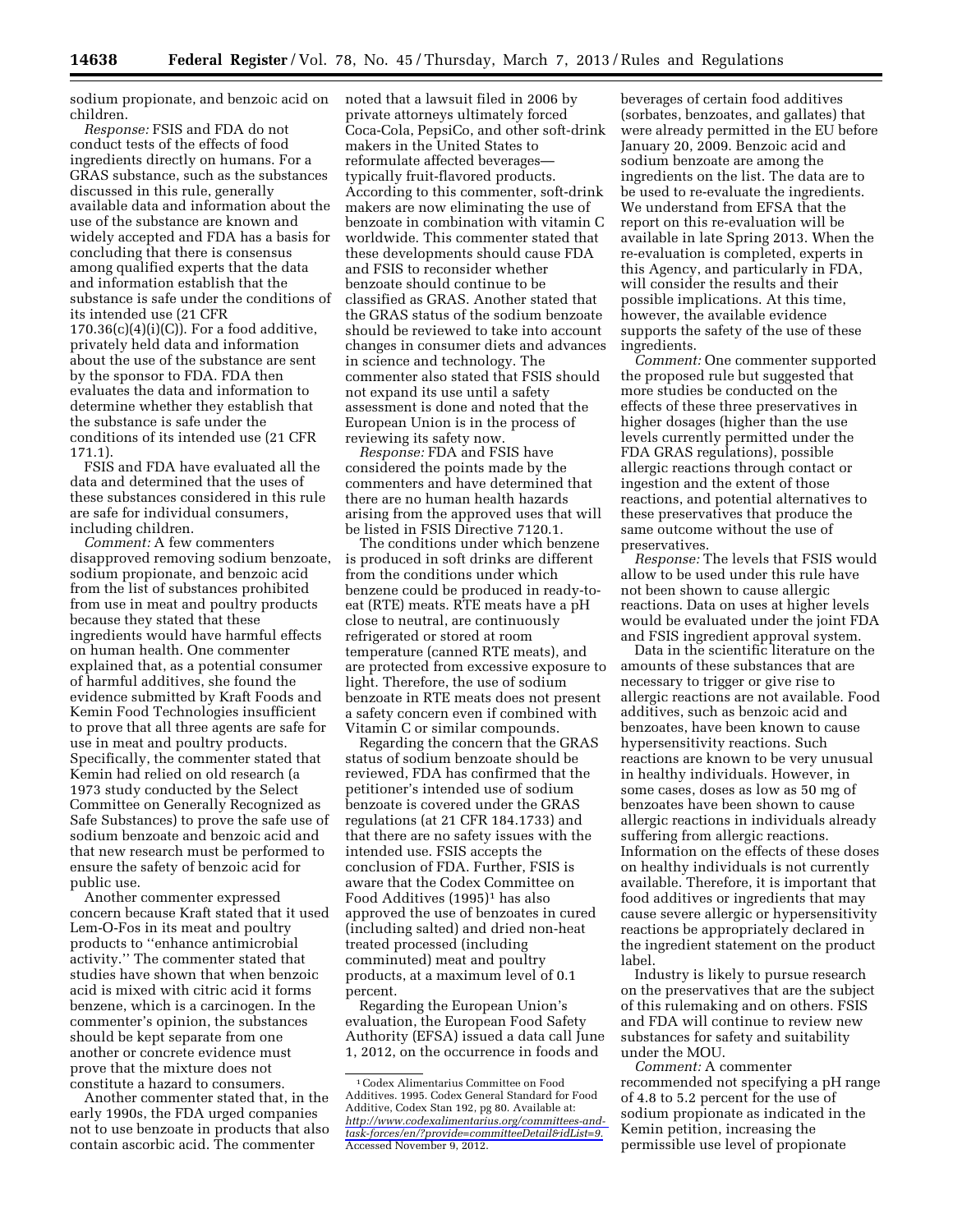when used in combination with other antimicrobial ingredients, and specifying that the substances are to be used in meat and poultry, including RTE products. The commenter explained that a higher pH provides several benefits including greater stability of the antimicrobial solution, better handling and shipping classifications, and improved sensory characteristics in finished meat products.

The commenter further stated that not including a pH specification in the approved ingredient listing in the FSIS Directive will provide room for innovation and fair competition in the market. Moreover, a permitted use level of sodium propionate in RTE meat and poultry products is necessary because the firm's testing results indicate that propionate, when combined with commonly used existing antimicrobials for meat and poultry (e.g., lactate, acetate, and diacetate), is required at higher levels to ensure safety of uncured high-moisture items.

*Response:* As noted above, sodium propionate that meets food grade standards as outlined in the Food Chemicals Codex, when used in accordance with 21 CFR 184.1784, is GRAS for use as an antimicrobial agent in meat products with no other limitations than cGMP. Therefore, FSIS will not specify a pH level in its Directive 7120.1. Also, since 21 CFR 184.1784 does not prescribe a maximum use level for sodium propionate, when the substance is used in combination with another antimicrobial agent, the maximum level for the combination is governed by the maximum use level of the other antimicrobial. For example, when sodium propionate is used in combination with sodium benzoate, the maximum level for the mixture is not to exceed 0.1 percent. When sodium propionate is used in combination with sodium diacetate, the maximum use level for the mixture is not to exceed 0.25 percent.

The directive will specify the uses of benzoic acid, sodium benzoate, and sodium propionate in meat and poultry products, including RTE meat and poultry products.

## **Executive Order 12866, Executive Order 13563, and Regulatory Flexibility Act**

Executive Orders 13563 and 12866 direct agencies to assess all costs and benefits of available regulatory alternatives and, if regulation is necessary, to select regulatory approaches that maximize net benefits (including potential economic, environmental, public health and safety

effects, distributive impacts, and equity). Executive Order 13563 emphasizes the importance of quantifying both costs and benefits, of reducing costs, of harmonizing rules, and of promoting flexibility. This final rule has been determined not to be significant and therefore has not been reviewed by the Office of Management and Budget (OMB) under E.O. 12866.

The rule will benefit companies that want to use these substances in the production of meat and poultry products by expediting the approval process. It will also benefit consumers by expediting the approved use of substances that enhance food safety by controlling the growth of *Lm* in RTE meat and poultry products. The rule also will make the approval process for new uses of sodium propionate, sodium benzoate, and benzoic acid in meat and poultry products consistent with the process for obtaining approval for other safe and suitable substances.

There are no expected costs associated with this final rule. All substances intended for use in the production of meat and poultry products will continue to be subject to FDA evaluation for safety and FSIS evaluation for suitability. Company costs and the agencies' costs associated with these evaluations will not be affected by this final rule.

#### **Regulatory Flexibility Act**

Pursuant to section 605(b) of the Regulatory Flexibility Act, 5 U.S.C. 605(b), the FSIS Administrator has determined that this final rule will not have a significant impact on a substantial number of small entities. This determination is based primarily on the fact that the final rule will not affect the process for approving new uses of sodium benzoate, sodium propionate, and benzoic acid in meat or poultry products. This final rule will make the process of listing approved uses of these substances more efficient by eliminating the need for FSIS to conduct rulemaking each time a new use is approved.

### **Executive Order 12988**

This final rule has been reviewed under Executive Order 12988, Civil Justice Reform. This rule: (1) has no retroactive effect; and (2) does not require administrative proceedings before parties may file suit in court challenging this rule. However, the administrative procedures specified in 9 CFR 306.5, 381.35, and 590.300 through 590.370, respectively, must be exhausted before any judicial challenge may be made of the application of the provisions of the final rule, if the

challenge involves any decision of an FSIS employee relating to inspection services provided under the FMIA, PPIA, or EPIA.

## **Paperwork Reduction Act**

This rule does not contain any new information collection or record keeping requirements that are subject to the Office of Management and Budget (OMB) approval under the Paperwork Reduction Act, 44 U.S.C. 3501 *et seq.* 

# **E-Government Act**

FSIS and USDA are committed to achieving the purposes of the E-Government Act (44 U.S.C. 3601, *et seq.*) by, among other things, promoting the use of the Internet and other information technologies and providing increased opportunities for citizen access to Government information and services, and for other purposes.

### **Additional Public Notification**

FSIS will announce the availability of this final rule on-line through the FSIS Web page located at *[http://](http://www.fsis.usda.gov/regulations_&_policies/Interim_&_Final_Rules/index.asp) [www.fsis.usda.gov/](http://www.fsis.usda.gov/regulations_&_policies/Interim_&_Final_Rules/index.asp) [regulations](http://www.fsis.usda.gov/regulations_&_policies/Interim_&_Final_Rules/index.asp)*\_*&*\_*policies/ Interim*\_*&*\_*Final*\_*[Rules/index.asp.](http://www.fsis.usda.gov/regulations_&_policies/Interim_&_Final_Rules/index.asp)* 

FSIS also will make copies of this **Federal Register** publication available through the *FSIS Constituent Update,*  which is used to provide information regarding FSIS policies, procedures, regulations, **Federal Register** notices, FSIS public meetings, and other types of information that could affect or would be of interest to our constituents and stakeholders. The *Update* is communicated via Listserv, a free email subscription service for industry, trade, and farm groups, consumer interest groups, allied health professionals, scientific professionals, and other individuals who have requested to be included. The *Update* also is available on the FSIS Web page. Through Listserv and the Web page, FSIS is able to provide information to a much broader, more diverse audience.

In addition, FSIS offers an email subscription service which provides automatic and customized access to selected food safety news and information. This service is available at *[http://www.fsis.usda.gov/](http://www.fsis.usda.gov/news_and_events/email_subscription/)  news*\_*and*\_*events/email*\_*[subscription/.](http://www.fsis.usda.gov/news_and_events/email_subscription/)*  Options range from recalls to export information to regulations, directives and notices. Customers can add or delete subscriptions themselves, and have the option to password-protect their accounts.